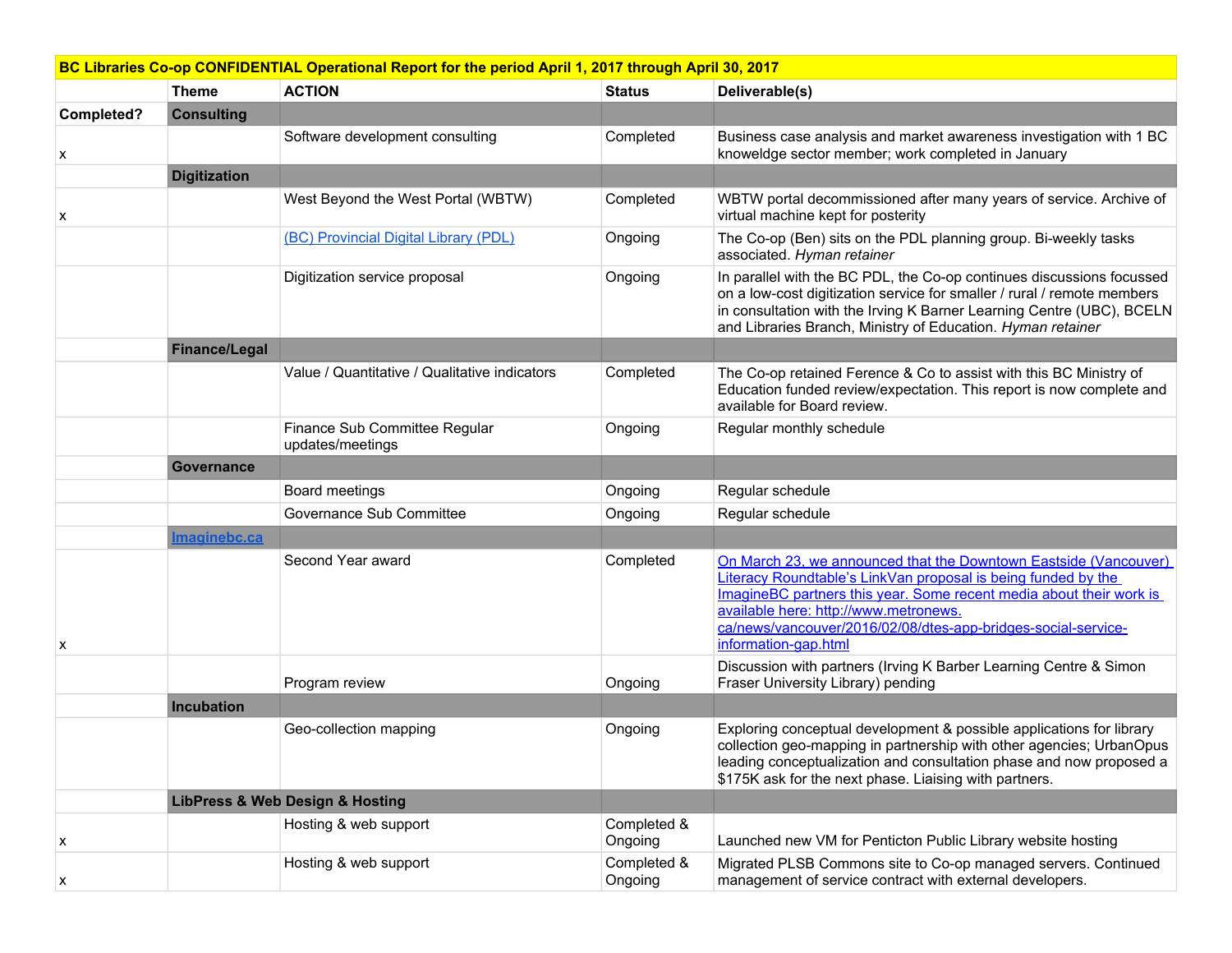|   | LibPress Implementation                                   |                                               | Ongoing                | 45 BC libraries, 5 federations, 7 MB library now live on LibPress; 4 new<br>libraries in the pipeline                                                                                                                                                                                                                                                                                                                                                                                                                                                                       |
|---|-----------------------------------------------------------|-----------------------------------------------|------------------------|-----------------------------------------------------------------------------------------------------------------------------------------------------------------------------------------------------------------------------------------------------------------------------------------------------------------------------------------------------------------------------------------------------------------------------------------------------------------------------------------------------------------------------------------------------------------------------|
|   | Libpress Implementation                                   |                                               | Ongoing                | French Libpress framework completed; 2 existing libraries have now<br>launched as bilingual sites, 2 more new ones in the works                                                                                                                                                                                                                                                                                                                                                                                                                                             |
|   | Support                                                   |                                               | Ongoing                | 9x5 Co-op support; 24 x 7 emergency Co-op support                                                                                                                                                                                                                                                                                                                                                                                                                                                                                                                           |
|   | <b>Librarytoolshed.ca</b>                                 |                                               |                        |                                                                                                                                                                                                                                                                                                                                                                                                                                                                                                                                                                             |
| x |                                                           | Expansion to include exemplary Program info   | Completed &<br>Ongoing | "Exemplary Library Programs" functionality launched into production<br>January 6.                                                                                                                                                                                                                                                                                                                                                                                                                                                                                           |
| X |                                                           | Expansion to include Conference Presentations | Completed &<br>Ongoing | "Conference Presentation" functionality launched mid-April, used by<br>AB, BC, MB provincial conferences to share presentations                                                                                                                                                                                                                                                                                                                                                                                                                                             |
|   | Redesign Project                                          |                                               | Ongoing                | New site design launch May 12.                                                                                                                                                                                                                                                                                                                                                                                                                                                                                                                                              |
|   |                                                           | Content growth & community participation      | Ongoing                | Quarterly Co-op facilitated calls with 4-Province committee                                                                                                                                                                                                                                                                                                                                                                                                                                                                                                                 |
|   | Licensing - BC & Manitoba Licensing Consortium Inc (MLCI) |                                               |                        |                                                                                                                                                                                                                                                                                                                                                                                                                                                                                                                                                                             |
| X | <b>Books Online</b>                                       | (BC) Association of BC Book Publishers & BC   | Completed &<br>Ongoing | Continuing to promote the BC book publishers newsletter to interested<br>libraries; exploring opportunities to cross-promote & access ABPBC<br>titles.                                                                                                                                                                                                                                                                                                                                                                                                                      |
| х | (BC) Authentication Support                               |                                               | Completed              | KAPA authentication service for Overdrive fully migrated to Coop<br>infrastructure                                                                                                                                                                                                                                                                                                                                                                                                                                                                                          |
|   | (BC) Authentication Support                               |                                               | Ongoing                | Implementing EZProxy service for Columbia Bible College, go live later<br>in May                                                                                                                                                                                                                                                                                                                                                                                                                                                                                            |
|   | (BC) Authentication Support                               |                                               | Completed              | Ported ezProxy server to provide access to Queen's Printers resources<br>from PLSB hosted servers to Co-op managed ones                                                                                                                                                                                                                                                                                                                                                                                                                                                     |
| X | (BC) New LBFG Chair                                       |                                               | Completed &<br>Ongoing | LBFG Meeting held May 4, 2017.                                                                                                                                                                                                                                                                                                                                                                                                                                                                                                                                              |
| X | (BC) Year end renewal push                                |                                               | Completed              | Year end renewal process complete.                                                                                                                                                                                                                                                                                                                                                                                                                                                                                                                                          |
|   | (BC) Authentication Support                               |                                               | Ongoing                | Quotes provided to 4 new post-secs for ezProxy hosting                                                                                                                                                                                                                                                                                                                                                                                                                                                                                                                      |
|   | (BC) Licensing BFG Meeting                                |                                               | Ongoing                | Next LBFG Meeting scheduled for July 6 2017                                                                                                                                                                                                                                                                                                                                                                                                                                                                                                                                 |
|   | (BC) New product evaluation & pricing                     |                                               | Ongoing                | New products for LBFG: Webinar and trial available for Metrix Learning<br>(online courseware). Working group continues to investigate eBook<br>platforms and self-publishing options, looking at Cloud Library,<br>Cantook station, Odilo and potential Coop hosted custom solution.<br>eBook working group also outlined ideal license model for eBooks -<br>particularly if we engage BC Publishers. In discussion with the NFB<br>about remote access to a subset of content they offer, currently they<br>have no technical solution. Two new subscribers to Lynda.com. |
|   | (BC) Authentication Support                               |                                               | Ongoing                | Discussion continues re: Co-op taking on authentication support for<br>Overdrive (and possibly Zinio/OneClick and Archambault French<br>eBooks - delayed by vendor, dates uncertain)                                                                                                                                                                                                                                                                                                                                                                                        |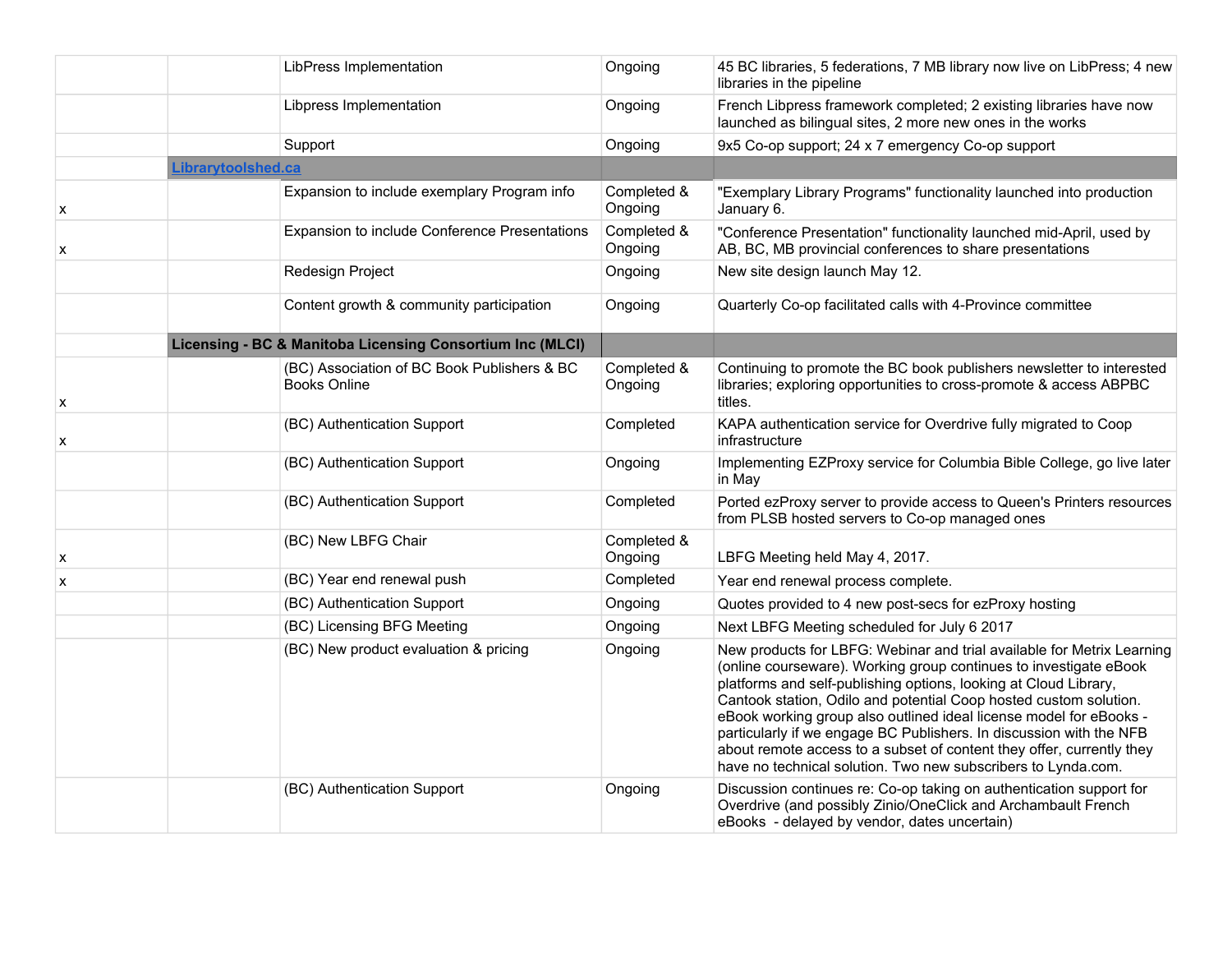|   | (MLCI) New product evaluation & pricing                 | Ongoing                | Third intake communications for Zinio and OneClick went out to MB<br>non-subscribing libraries to start July 1, 2017. Second round of<br>Manitoba Zinio libraries launched January 3, 2017. Also included the<br>launch of Oneclick Digital for MB public libraries. Training webinar<br>completed on March 16th with a follow-up one on March 30th.                                                                                                                                                                                                                                                                                                                                             |
|---|---------------------------------------------------------|------------------------|--------------------------------------------------------------------------------------------------------------------------------------------------------------------------------------------------------------------------------------------------------------------------------------------------------------------------------------------------------------------------------------------------------------------------------------------------------------------------------------------------------------------------------------------------------------------------------------------------------------------------------------------------------------------------------------------------|
|   | (MLCI) New product offer communciations                 | Ongoing                | EBSCO Western Canada eBook offer sent to libraries via MLCI group<br>on website.                                                                                                                                                                                                                                                                                                                                                                                                                                                                                                                                                                                                                 |
|   | (BC) BC Books and Self Publishing platform              | Ongoing                | Investigating the 5 vendors of Odilo, Biblioboard, Cantook Station,<br>Bibliotheca Cloud and Overdrive as well as potential for building our<br>own in-house open source platform. Working group established to<br>investigate options and make recommendations. Working group met<br>before last LBFG meeting on May 4; working on getting ball park<br>pricing from vendors. We have a list of requirements and nice-to-have<br>features for platform functionality and support. We are also doing<br>preliminary talks with Association of BC Book Publishers, vendors,<br>other similar projects in the States and Australia and the Alberta Ebook<br>Project.                               |
|   | Support                                                 | Ongoing                | 9x5 Co-op support; 24 x 7 emergency Co-op support                                                                                                                                                                                                                                                                                                                                                                                                                                                                                                                                                                                                                                                |
|   | (BC) Library2go - shared Overdrive Collection           | Ongoing                | Next Overdrive Selections Committee meeting is May 31. New<br>OverDrive selections committee members have been trained and all<br>are submitting orders. Gearing up towards a 10th anniversary<br>celebration (2007-2017) for Library2go platform this summer.                                                                                                                                                                                                                                                                                                                                                                                                                                   |
|   | (BC) Ebook and Digital Content Summit                   | Ongoing                | Annual eBook summit schedule (June 16th) and speakers confirmed.<br>eBook Summit North at Beyond Hope is coming together, to include<br>some consultation around ideal resources.                                                                                                                                                                                                                                                                                                                                                                                                                                                                                                                |
|   | Member & Stakeholder Engagement / Concern for Community |                        |                                                                                                                                                                                                                                                                                                                                                                                                                                                                                                                                                                                                                                                                                                  |
| х | <b>Member Communications</b>                            | Completed &<br>Ongoing | Numerous service communiqués, emails, phone calls & webinars                                                                                                                                                                                                                                                                                                                                                                                                                                                                                                                                                                                                                                     |
| х | Stakeholder meetings                                    | Completed &<br>Ongoing | Province of BC (Initiative-based meetings relating to funding, Provincial<br>Digital Library, Shared Services & Co-op initiatives); BCNet, BC Library<br>Association, National Network for Equitable Library Service (NNELS);<br>Evergreen Oversight Board; Imagine BC, (BC) Provincial Digital<br>Library, BC Campus, Cooperators, The Alberta Library, Consortia<br>Canada, BC Co-op Association, Realize Co-op, Council of Post<br>Secondary Library Directors, Provincial Resource Centre for the Vision<br>Impaired, Association of BC Book Publishers, Association of BC Public<br>Library Directors, Educational Resource Acquisition Consortium, BC<br><b>Electronic Library Network</b> |
| х | <b>Communications Plan</b>                              | Completed &<br>Ongoing | Staff Communications un-Committee finalized our Communications<br>Action Plan that stems from the Boldt Communications engagement &<br>the Co-op Strategic Plan.                                                                                                                                                                                                                                                                                                                                                                                                                                                                                                                                 |
| х | SLA Western Canada Chapter year-end event               | Completed              | TS Attended the the SLA Western Canada event on Nov 22 with<br>keynote speaker Alexandra Samuel's presetnation on demonstrating<br>value through data-driven storytelling                                                                                                                                                                                                                                                                                                                                                                                                                                                                                                                        |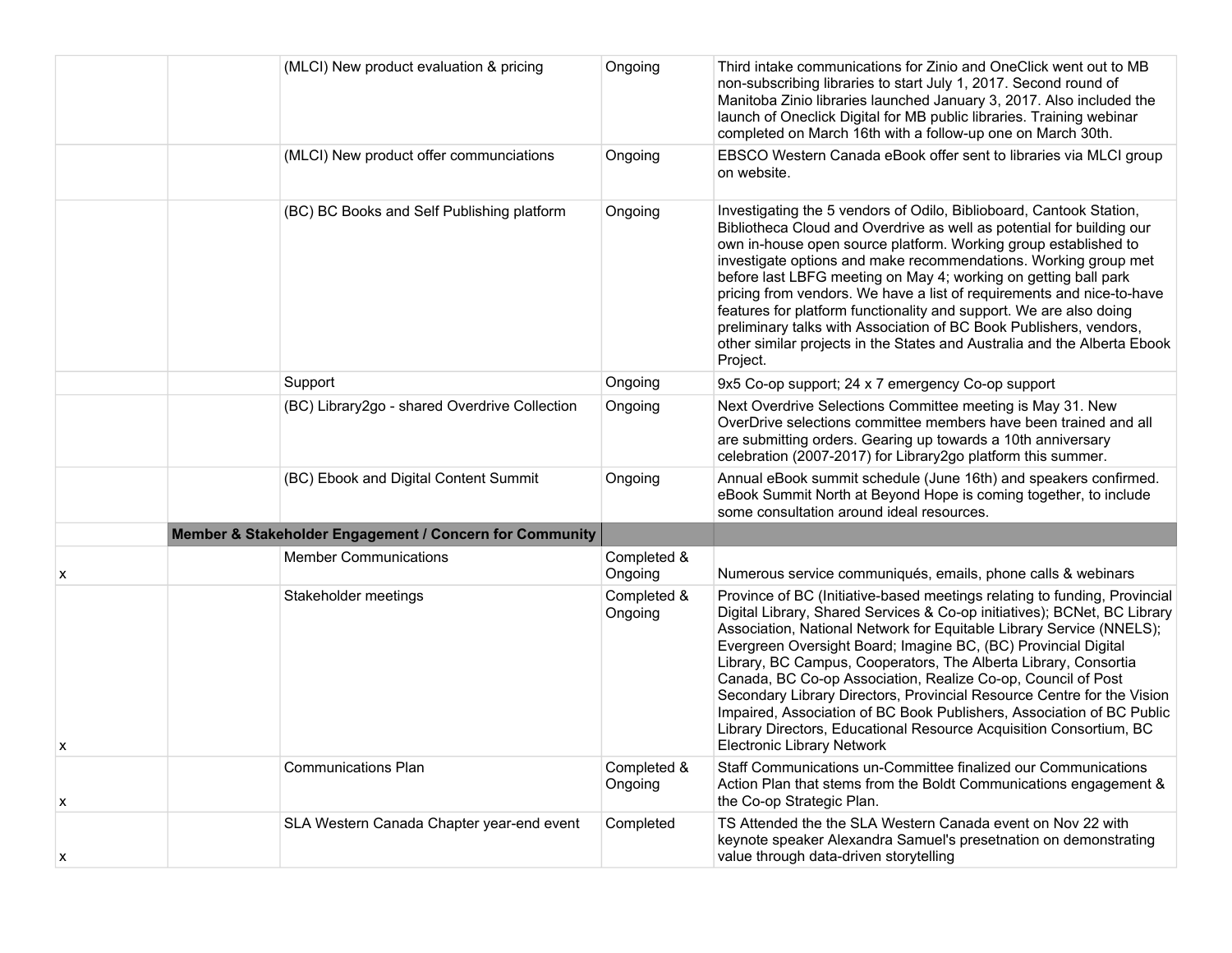|                           | Stakeholder meetings                                          | Upcoming               | Province of BC; National Network for Equitable Library Service;<br>Realize Co-op; (BC) Provincial Digital Library, BC Co-op Association,<br>Royal BC Musem, BCNet                                                                                                                                                                                                                                                                                             |
|---------------------------|---------------------------------------------------------------|------------------------|---------------------------------------------------------------------------------------------------------------------------------------------------------------------------------------------------------------------------------------------------------------------------------------------------------------------------------------------------------------------------------------------------------------------------------------------------------------|
|                           | <b>CONCAN &amp; OLA</b>                                       | Upcoming               | Licensing staff will attend OLA tradeshow & Consortia Canada<br>meetings in Toronto                                                                                                                                                                                                                                                                                                                                                                           |
| X                         | <b>Conference Planning</b>                                    | Completed              | A member of Co-op staff worked with staff from FVRL and WVML to<br>organize an all-day pre-conference workshop at the BCLA conference<br>focused on issues facing IT in libraries. Day was successful, co-op<br>staff now leading follow up process to create an ongoing community of<br>practice for library IT staff                                                                                                                                        |
|                           | <b>Conference Planning</b>                                    | Upcoming               | 3 Co-op staff will attend Beyond Hope conference in June to provide<br>presentations on NNELS, Sitka and Licensing.                                                                                                                                                                                                                                                                                                                                           |
|                           | <b>National Network for Equitable Library Service (NNELS)</b> |                        |                                                                                                                                                                                                                                                                                                                                                                                                                                                               |
|                           | Software Development                                          | Completed              | BC RDSP video project is now complete and waiting for feedback from<br>BC Gov't; API project is as complete as can be, and a report was sent<br>to SK summarizing where the project is at and what we need from SK<br>to proceed any further                                                                                                                                                                                                                  |
| $\boldsymbol{\mathsf{x}}$ | <b>Training &amp; Presentations</b>                           | Completed &<br>Ongoing | Sabina presented at the following conferences: BC Library Conference<br>(approximately 30 people in session); Alberta Library Conference<br>(approximately 40 people in session); Saskatchewan Library<br>Conference (approximately 25 people in session). NNELS Marketing<br>Materials (a poster and pamphlet) have been designed, content<br>established and traslated to Frech, and will be ready to be distributed<br>after a final review of the French. |
| $\boldsymbol{\mathsf{x}}$ | Content production                                            | Completed &<br>Ongoing | Farrah was away for the month, so production slowed down a little, but<br>MB Production Team was able to catch up on requests.                                                                                                                                                                                                                                                                                                                                |
|                           | Content coordination                                          | Completed &<br>Ongoing | Giller Awards completed; GG almost completed.                                                                                                                                                                                                                                                                                                                                                                                                                 |
| X                         | <b>Project Management</b>                                     | Ongoing                | University College of the North (MB), our first academic, launched on<br>May 1st. Brandon University (MB) and Vancouver Community College<br>(BC) have requested quotations for NNELS services -- quotes have<br>been built and submitted and are under review. NNELS Annual<br>Statistics are complete and being reviewed by Operational Committee.                                                                                                          |
| X                         | Operational Call                                              | Completed &<br>Ongoing | Monthly call of jursidictional operational representatives; next call is<br>May 16, 2017.                                                                                                                                                                                                                                                                                                                                                                     |
| x                         | Jurisdictions call                                            | Completed &<br>Ongoing | NNELS Funders will take place on May 25, 2017.                                                                                                                                                                                                                                                                                                                                                                                                                |
|                           | Communications                                                | Ongoing                | Social media presence; correspondence                                                                                                                                                                                                                                                                                                                                                                                                                         |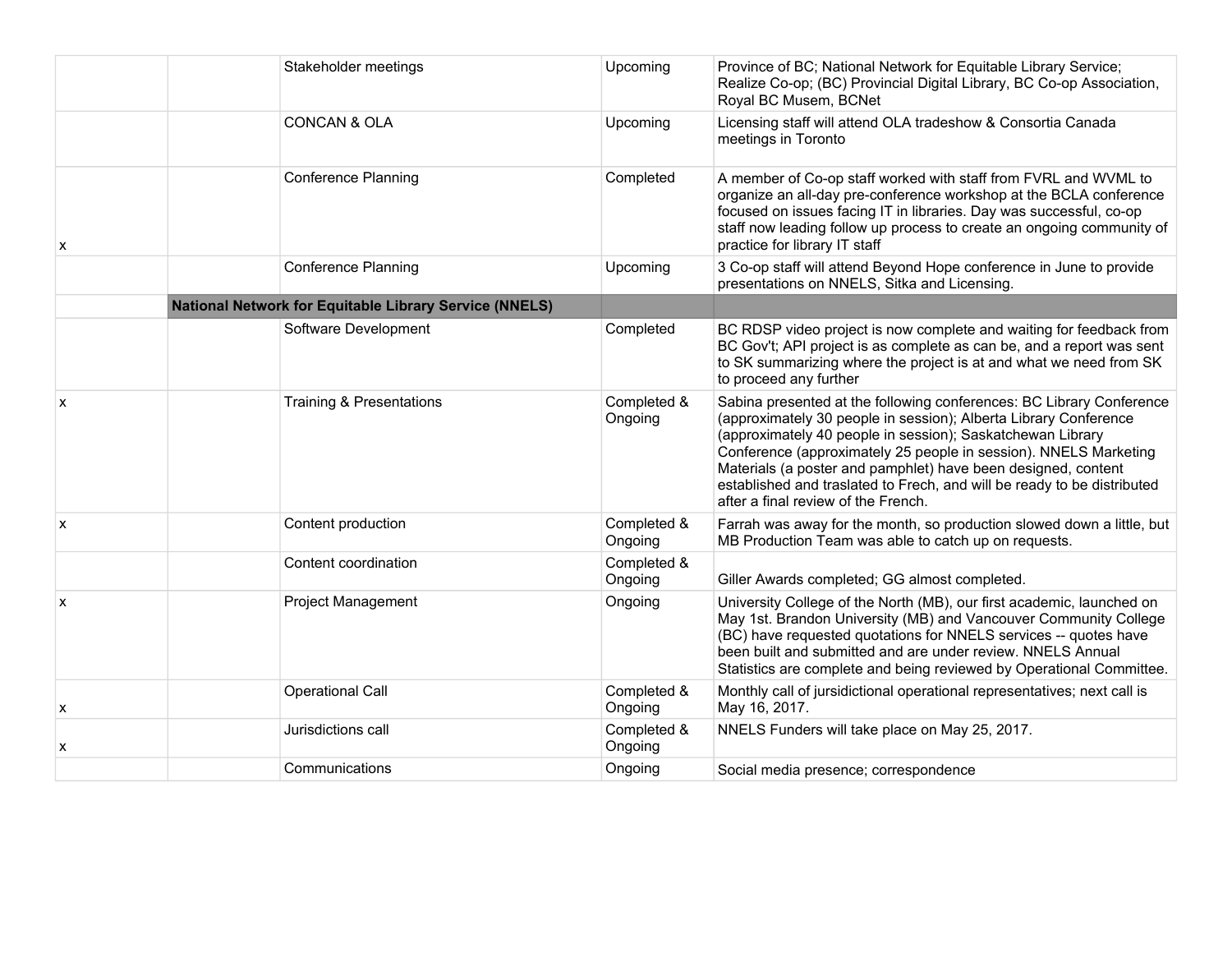|                | Regulatory environment      | Ongoing   | Canada became the 20th country to acede to the Marrakesh Treaty<br>with the passage of C-11. Ongoing discussions and correspondence<br>with policy makers and ongoing exploration of International Exchange<br>opportunities. International Exchange letters sent to possible partner<br>countries. Submitted package to become participating member of the<br>Accessible Book Consortium (ABC), an organization of countries that<br>have formed to exchange titles. |
|----------------|-----------------------------|-----------|-----------------------------------------------------------------------------------------------------------------------------------------------------------------------------------------------------------------------------------------------------------------------------------------------------------------------------------------------------------------------------------------------------------------------------------------------------------------------|
|                | Regulatory environment      | Completed | International Sharing Agreement signed by VA and NNELS,<br>international exchange is now underway; CNIB is cutting off service to<br>patrons and forcing them to CELA, and asking libraries to lobby<br>governements for increased CELA funding.                                                                                                                                                                                                                      |
|                | Software Development        | Ongoing   | Ongoing work in the MARC Export area of NNELS.ca                                                                                                                                                                                                                                                                                                                                                                                                                      |
|                | Support                     | Ongoing   | 9x5 Co-op support; 24 x 7 emergency Co-op support                                                                                                                                                                                                                                                                                                                                                                                                                     |
|                | <b>Operations / Systems</b> |           |                                                                                                                                                                                                                                                                                                                                                                                                                                                                       |
| X              | Hardware                    | Completed | New Database servers configured and in production. Old servers<br>repurposed as new Ganeti cluster, adding 18 months capacity for new<br><b>Virtual Machines</b>                                                                                                                                                                                                                                                                                                      |
|                | Email (mailing lists)       | Completed | Purged sympa mailing list server of defunct lists. Migrated and closed<br>all remaining Libraries Branch (BC) lists from this server.                                                                                                                                                                                                                                                                                                                                 |
| $\pmb{\times}$ | Hardware                    | Completed | Failed ceph3 server replaced                                                                                                                                                                                                                                                                                                                                                                                                                                          |
| х              | <b>Disaster Recovery</b>    | Completed | Initial Disaster Recovery Dry Run exercise completed on Octo 18.<br>Report published. Planning commenced for Septemberround 2<br>exercise                                                                                                                                                                                                                                                                                                                             |
|                | <b>Disaster Recovery</b>    | Completed | Finished research for cheaper Canadian-based (FIPPA compliant)<br>cloud host for disaster recovery planning purposes.                                                                                                                                                                                                                                                                                                                                                 |
|                | <b>BCNet</b>                | Ongoing   | Facilitating access to Canada's Optical Research Advanced Network<br>for three members including the Co-op.                                                                                                                                                                                                                                                                                                                                                           |
|                | Hosting                     | Completed | Decomissioned 3rd rack at Peer1 colocation facility by merging<br>existing servers into remaining 2 racks, resulting in a \$1200/month<br>savings                                                                                                                                                                                                                                                                                                                     |
|                | Hardware                    | Completed | ceph upgrade successfully completed March 19                                                                                                                                                                                                                                                                                                                                                                                                                          |
|                | Hardware                    | Ongoing   | new ganeti cluster hardware acquired, build ongoing                                                                                                                                                                                                                                                                                                                                                                                                                   |
|                | Connectivity                | Completed | Survey sent to 35 identified connectivity "hot spots" to determine<br>current level of need.                                                                                                                                                                                                                                                                                                                                                                          |
|                | Connectivity                | Completed | Report on current status of public library connectivity delivered to<br>Ministry; awaiting next steps from Ministry                                                                                                                                                                                                                                                                                                                                                   |
|                | LibCloud                    | Ongoing   | Salt Spring Island Public Library pilot of the Co-op's cloud hosting<br>service continues. Researching alternative clients and models for<br>larger offering.                                                                                                                                                                                                                                                                                                         |
|                | VolP as a Service           | Completed | Recommenced service with new NELF and NCLF Federations<br>coordinator to provide phone and teleconference services via Coop's<br>PBX instance ongoing.                                                                                                                                                                                                                                                                                                                |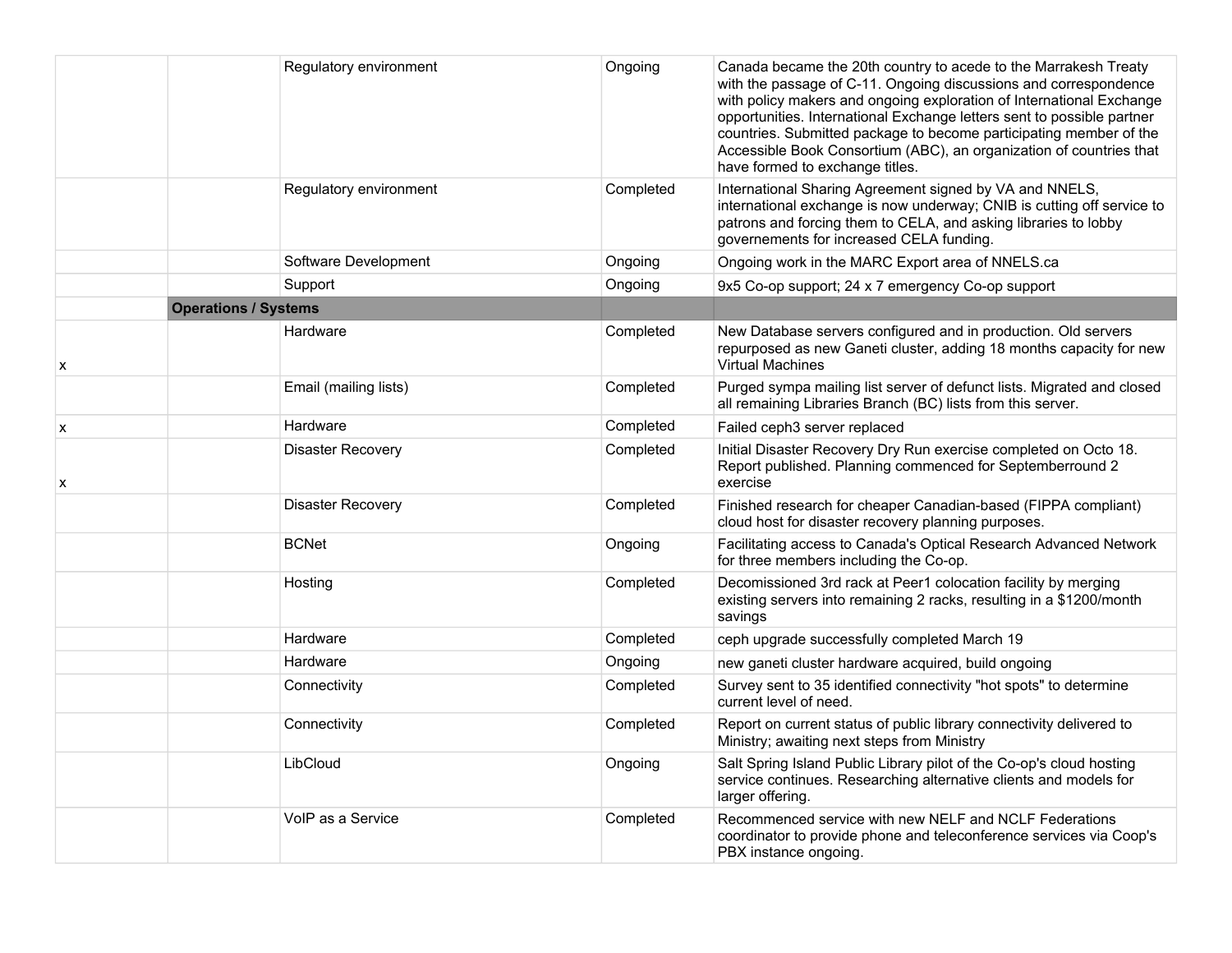|   |                   | Staged Development and Codified Acceptance | Ongoing                | Across all Co-op web properties, implementing a fully staged,                                                                                                                                                                                                                                                                                                                                                                                                                                                               |
|---|-------------------|--------------------------------------------|------------------------|-----------------------------------------------------------------------------------------------------------------------------------------------------------------------------------------------------------------------------------------------------------------------------------------------------------------------------------------------------------------------------------------------------------------------------------------------------------------------------------------------------------------------------|
|   |                   | <b>Testing Procedures</b>                  |                        | controlled development process involving cloned development and<br>staging servers, and replicable testing processes to pass before<br>changes are moved into production.                                                                                                                                                                                                                                                                                                                                                   |
|   |                   | Support                                    | Ongoing                | 9x5 Co-op support; 24 x 7 emergency Co-op support                                                                                                                                                                                                                                                                                                                                                                                                                                                                           |
|   |                   | Documentation                              | Ongoing                | Extensive documentation efforts ongoing prompted by additional<br>requirements of the Co-op's Privacy & Security Management Plan<br>(PSMP).                                                                                                                                                                                                                                                                                                                                                                                 |
|   |                   | Managed Desktops                           | Ongoing                | Started very preliminary research into possibilities of a managed<br>desktop service for libraries.                                                                                                                                                                                                                                                                                                                                                                                                                         |
|   | <b>Personnel</b>  |                                            |                        |                                                                                                                                                                                                                                                                                                                                                                                                                                                                                                                             |
| x |                   | "Human Relationship" Framework             | Completed &<br>Ongoing | Initial planning for 17/18 transition of remaining non-permanent or<br>contract staff to permanent status                                                                                                                                                                                                                                                                                                                                                                                                                   |
|   |                   | <b>Personnel Committee</b>                 | Ongoing                | Personnel Committee is leading the effort to find a new ED for the<br>organization, with input from Governance and Finance, staff and<br>Board. Regular meetings throughout this period                                                                                                                                                                                                                                                                                                                                     |
|   |                   | Evaluating existing reporting structure    | Ongoing                | We now rely on cross-functional task groups to best support diversity<br>of member service offerings, cost-effectively per Strategic Plan;<br>reporting adjustments may be warranted going forward.                                                                                                                                                                                                                                                                                                                         |
|   |                   | <b>UofA SLAIS students</b>                 | Ongoing                | With thanks to funding from AB Municipal Affairs, 2 UofA SLAIS<br>students will be hired as NNELS Content Production Assistants;<br>posting is now up at UofA                                                                                                                                                                                                                                                                                                                                                               |
|   |                   | <b>Staff transitions</b>                   | Ongoing                | Ben Hyman's ED vacancy posting extended to May 23 or until filled;<br>new staff, Ben Holt, to replace EG dev and backfill web dev hired and<br>onboarded.                                                                                                                                                                                                                                                                                                                                                                   |
|   |                   | Management                                 | Ongoing                | Monthly meetings; standing and new items                                                                                                                                                                                                                                                                                                                                                                                                                                                                                    |
|   |                   | Service Leads                              | Ongoing                | Bi-Monthly meetings of Co-op Service Leads, as a community of<br>practice. Standing and new items                                                                                                                                                                                                                                                                                                                                                                                                                           |
| x |                   | Annual one-on-one's                        | Completed              | All Co-op staff connected with their supervisors for annual check-in /<br>performance reviews during Q4                                                                                                                                                                                                                                                                                                                                                                                                                     |
|   |                   | New Office Space                           | Ongoing                | Vancouver Literary Arts Centre (VLAC) Artscape (Sun Wah)<br>application accepted, but offered considerably less space than<br>requested (4000 sq ft instead of 14000). ABPBC members<br>overwhelming rejected the proposal, and space not a good fit for the<br>Coop without the publishing community. The VLAC steering committee<br>continues to look for an appropriate location, the Coop will still be<br>included in the VLAC. We are also investigating other options,<br>including co-working facilities (eg HiVE). |
|   | Sitka & Evergreen |                                            |                        |                                                                                                                                                                                                                                                                                                                                                                                                                                                                                                                             |
|   |                   | Upgrade                                    | Ongoing                | The upgrade to version 2.12 is scheduled for the Victoria Day long<br>weekend in May. Information has been sent to all Sitka libraries and<br>webinars were provided in late April and early May to introduce staff to<br>new features.                                                                                                                                                                                                                                                                                     |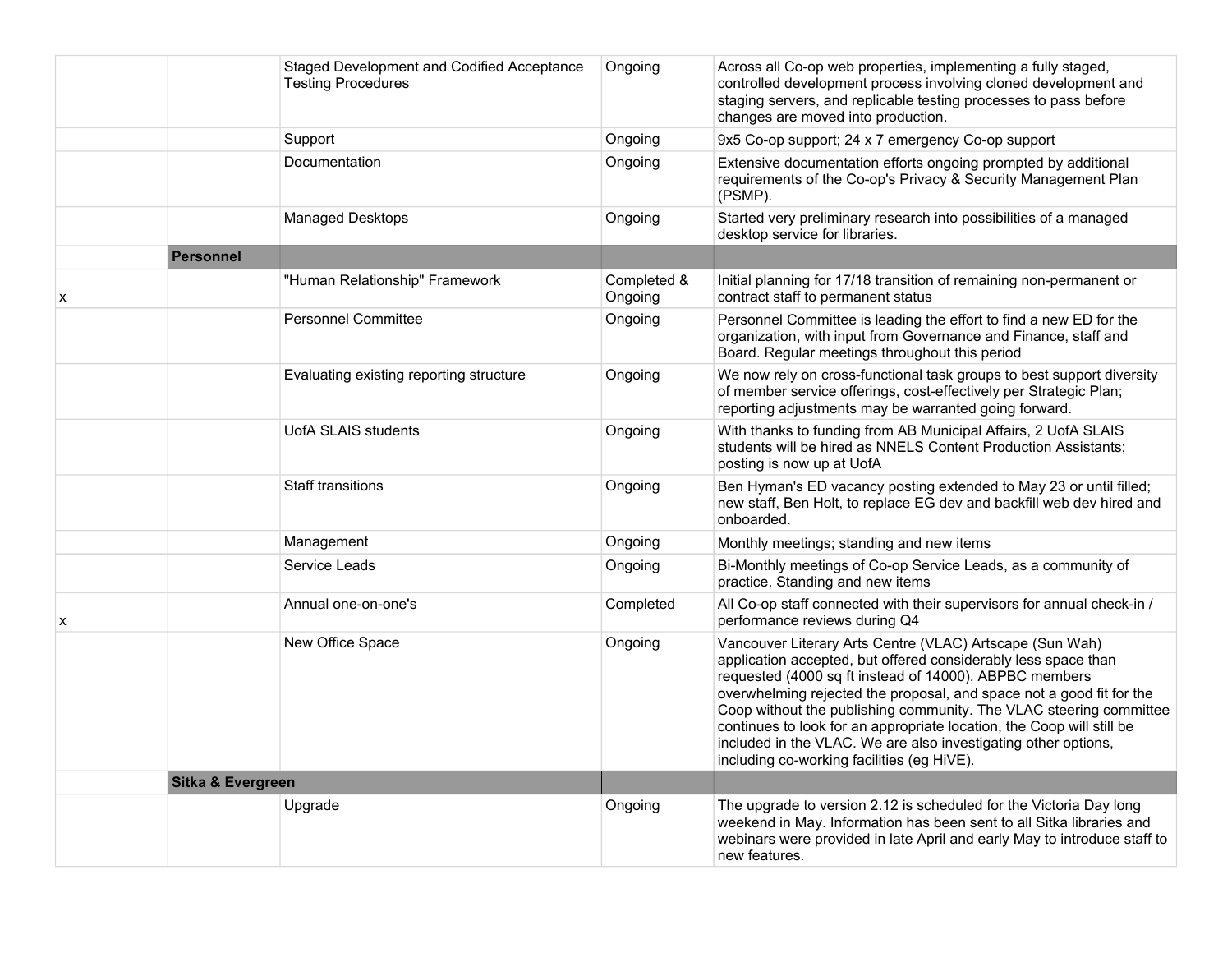| X | Equinox migration services sub-contract                | Completed              | Staff have completed 2016 migration services in partnership with<br>Equinox, no new Equinox migrations are currently slated for 2017.                                                                                                                                                                                                                                                                                                                                                                                                                                                                              |
|---|--------------------------------------------------------|------------------------|--------------------------------------------------------------------------------------------------------------------------------------------------------------------------------------------------------------------------------------------------------------------------------------------------------------------------------------------------------------------------------------------------------------------------------------------------------------------------------------------------------------------------------------------------------------------------------------------------------------------|
| X | Resource Sharing - Interlibrary Connect                | Completed &<br>Ongoing | 43 member libraries at over 60 branches continue to participate in<br>Interlibrary Connect. Whistler, Squamish and Pemberton have been<br>operating their local resource sharing zone (staff-initiated holds only for<br>now) since October 2016.                                                                                                                                                                                                                                                                                                                                                                  |
| X | Sitka Community calls                                  | Completed &<br>Ongoing | Sitka BFG teleconference was held on May 9, 2017, with focus on the<br>May 22nd Evergreen upgrade and development updates. 23 library<br>staff participated.                                                                                                                                                                                                                                                                                                                                                                                                                                                       |
| х | <b>Feature Request Survey</b>                          | Complete               | Three of the top five features from the last survey were included in the<br>last upgrade, one additional feature is in development by ESI and in<br>testing phase by Sitka staff and one will be reviewed for potential<br>development in 2017.                                                                                                                                                                                                                                                                                                                                                                    |
| x | Acquisitions                                           | Complete &<br>Ongoing  | Rossland (BC), Burns Lake (BC), Parkland Regional (MB) and Border<br>Regional (MB) added Acquisitions in January 2017. The next call for<br>interest for Acquisitions will be issued in June.                                                                                                                                                                                                                                                                                                                                                                                                                      |
| x | Bibliographic record de-duplication                    | Completed &<br>Ongoing | Staff are continuing with the de-duplication project that began in Spring<br>2016. To date, over 70,000 records were merged across Adult Fiction,<br>Adult Non-Fiction, Large Print and Children's Fiction collections. Staff<br>are currently developing scripts to test de-duplication of video<br>resources in Sitka.                                                                                                                                                                                                                                                                                           |
| x | <b>Continuing Training</b>                             | Completed &<br>Ongoing | Four webinars on the topic of the Evergreen upgrade were offered in<br>April and May 2017, with 62 library staff participating. Two training<br>sessions on circulation policies are scheduled for June.                                                                                                                                                                                                                                                                                                                                                                                                           |
| x | Resource Sharing - SharelT                             | Completed &<br>Ongoing | Live Shelf Status activation in SharelT/OutLook OnLine via Z39.50<br>was completed successfully in January with 8 libraries actitivated to<br>date. With this feature, requests immediately check item availability via<br>the SITKA z-server. If unavailable at the target library, the item is<br>automatically skipped by the OutLook OnLine ILL system without staff<br>having to manually reject the request. This feature has potential to<br>significantly streamline workflow for ILL Staff, i.e. statistics show that at<br>least 40% of requests have to be manually rejected by at least one<br>lender. |
| x | RFI for cataloguing services from materials<br>vendors | Completed &<br>Ongoing | Shelf-ready and on-order record processes are in place with ULS and<br>White Hots. In January, Co-op Support rolled out the first phase for<br>libraries wanting to sign on for either service with ULS. To date, 8<br>libraries have signed on for Shelf Ready service and 13 have signed<br>on for On-order records. The next call for interest, for both ULS and<br>White Hots will be in June.                                                                                                                                                                                                                 |